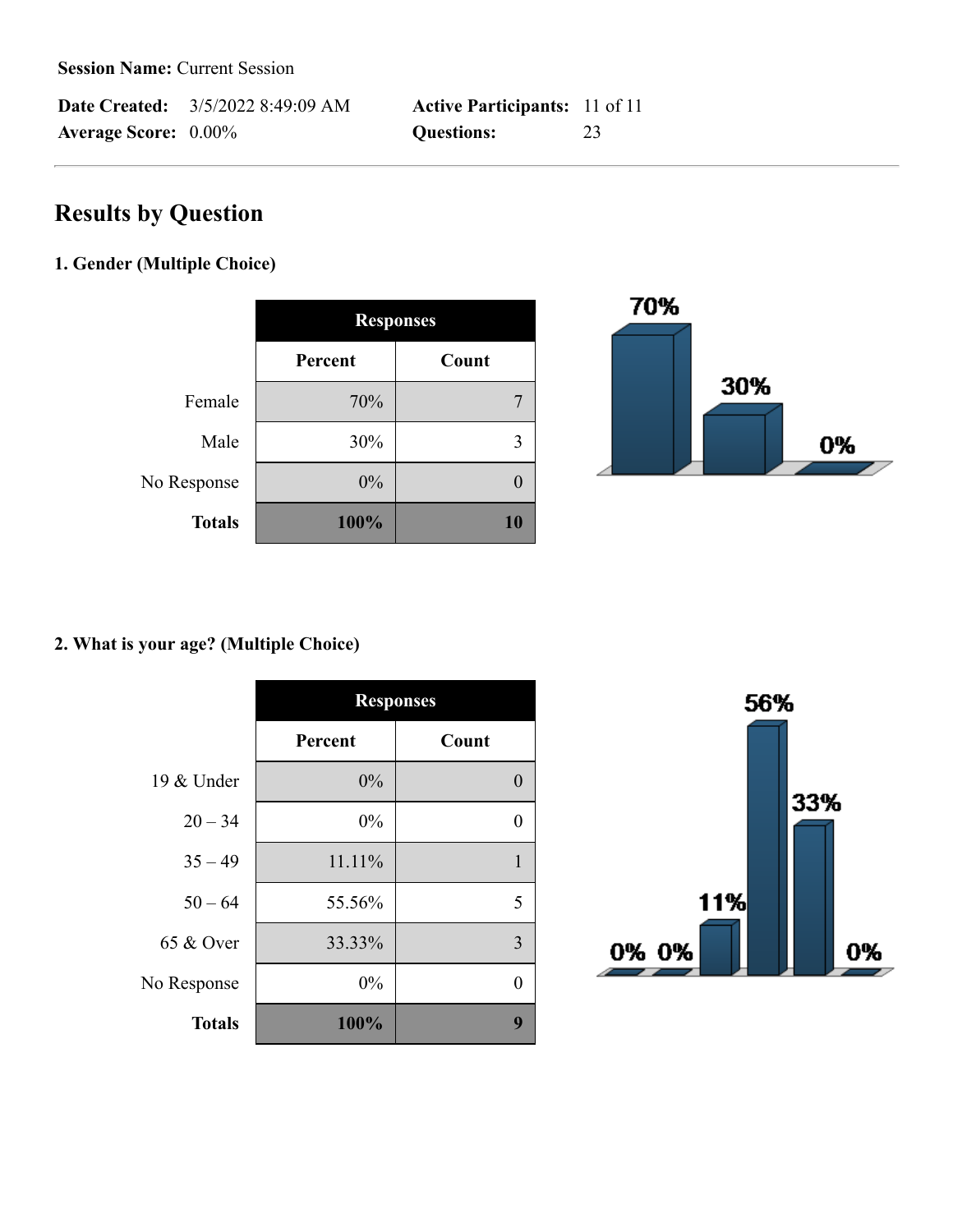# **3. What is your race/ethnicity? (Multiple Choice)**

|                                              | <b>Responses</b> |          |
|----------------------------------------------|------------------|----------|
|                                              | Percent          | Count    |
| White or European<br>American                | 55.56%           | 5        |
| <b>Black or African</b><br>American          | 44.44%           | 4        |
| Hispanic or Latino                           | $0\%$            | $\theta$ |
| Asian                                        | $0\%$            | $\theta$ |
| Native<br>Hawaiian/Other<br>Pacific Islander | 0%               | $\Omega$ |
| Two or more races                            | 0%               | $\theta$ |
| Another race not<br>listed                   | 0%               | 0        |
| <b>Totals</b>                                | 100%             | 9        |

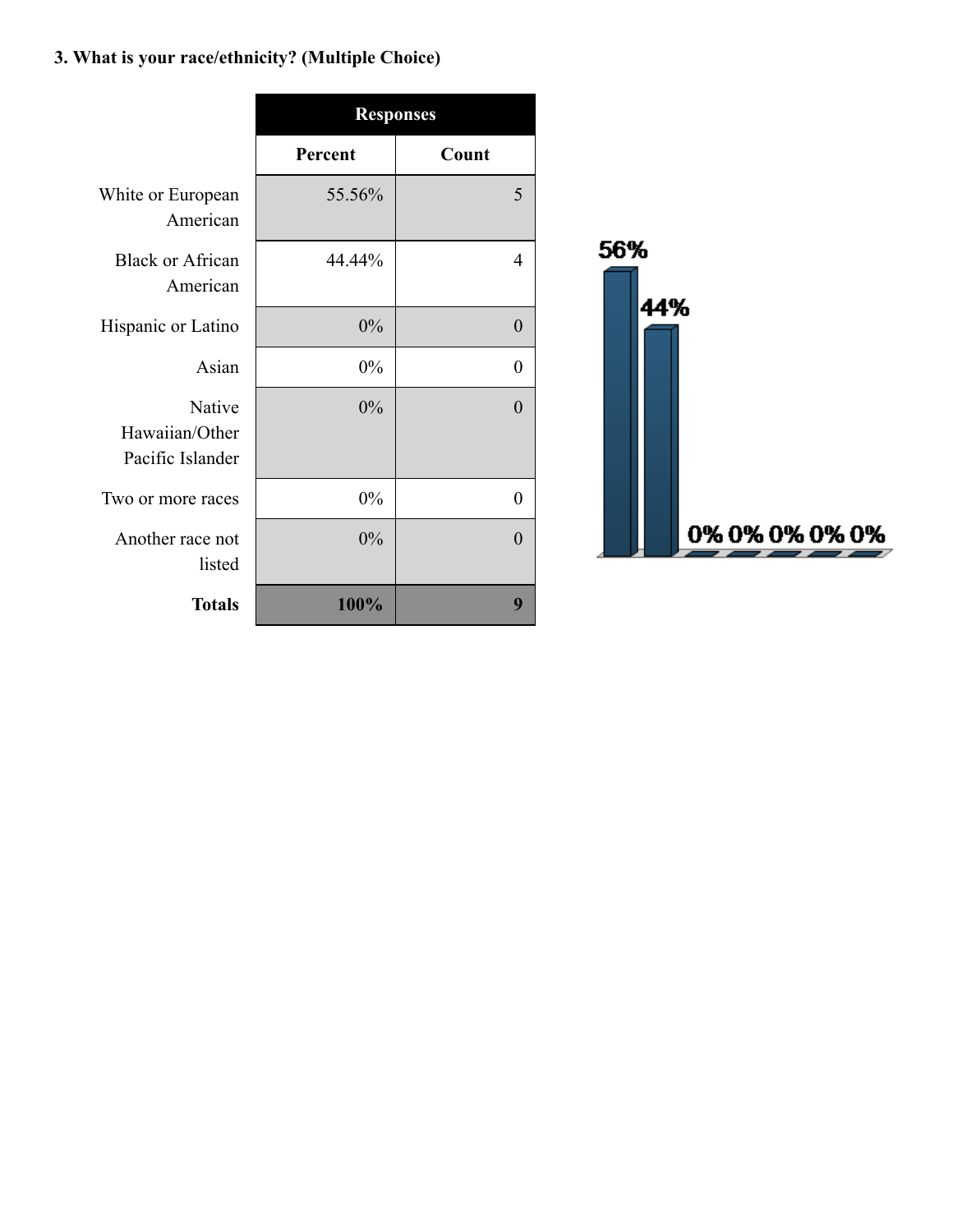# **4. What is your zip code? (Multiple Choice)**

|                               | <b>Responses</b> |                  |
|-------------------------------|------------------|------------------|
|                               | Percent          | Count            |
| 23605                         | $0\%$            | $\boldsymbol{0}$ |
| 23651                         | 0%               | $\boldsymbol{0}$ |
| 23661                         | 22.22%           | $\overline{2}$   |
| 23663                         | 11.11%           | $\mathbf{1}$     |
| 23664                         | 33.33%           | $\overline{3}$   |
| 23665                         | 0%               | $\boldsymbol{0}$ |
| 23666                         | 11.11%           | $\mathbf{1}$     |
| 23669                         | 22.22%           | $\overline{2}$   |
| Outside Hampton/not<br>listed | 0%               | $\mathbf{0}$     |
| <b>Totals</b>                 | 100%             | 9                |



### **5. Competitive Wage Increases – Preference (Multiple Choice)**

|               | <b>Responses</b> |                |
|---------------|------------------|----------------|
|               | Percent          | Count          |
| 3%            | 25%              | $\overline{2}$ |
| 4%            | 0%               |                |
| 5%            | 75%              | 6              |
| 6%            | 0%               |                |
| <b>Totals</b> | 100%             | 8              |

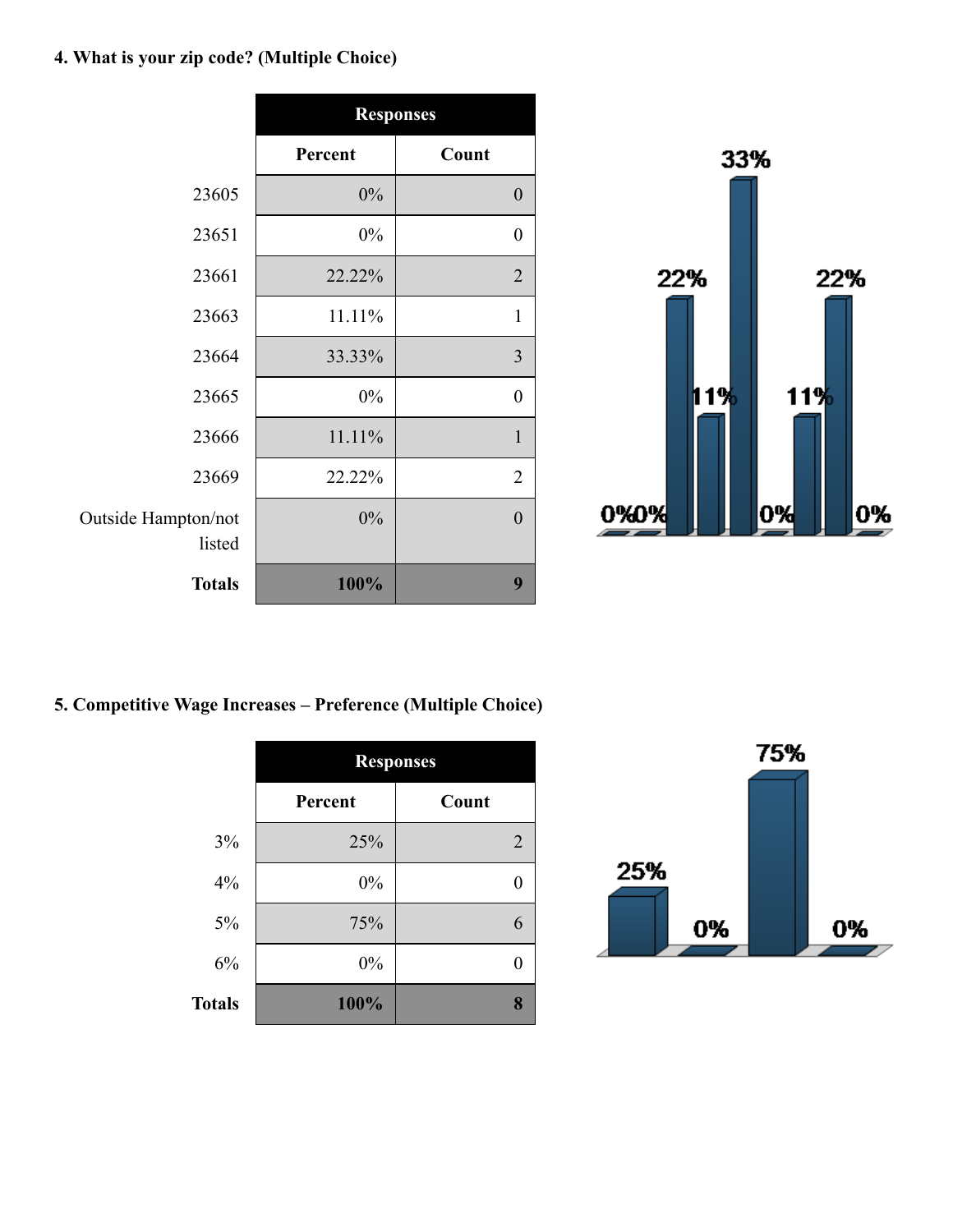# **6. Minimum Wage Amount – Preference (Multiple Choice)**

|               | <b>Responses</b> |                |
|---------------|------------------|----------------|
|               | Percent          | Count          |
| \$12.00/hr    | 25%              | $\overline{2}$ |
| \$13.00/hr    | 50%              |                |
| \$15.00/hr    | 25%              | $\overline{2}$ |
| \$16.33/hr    | 0%               |                |
| <b>Totals</b> | 100%             | 8              |



# **7. Public Safety Range Adjustments (Multiple Choice)**

|               | <b>Responses</b> |       |
|---------------|------------------|-------|
|               | Percent          | Count |
| Tier 1        | 66.67%           |       |
| Tier 2        | 33.33%           |       |
| Tier 3        | 0%               |       |
| <b>Totals</b> | 100%             |       |

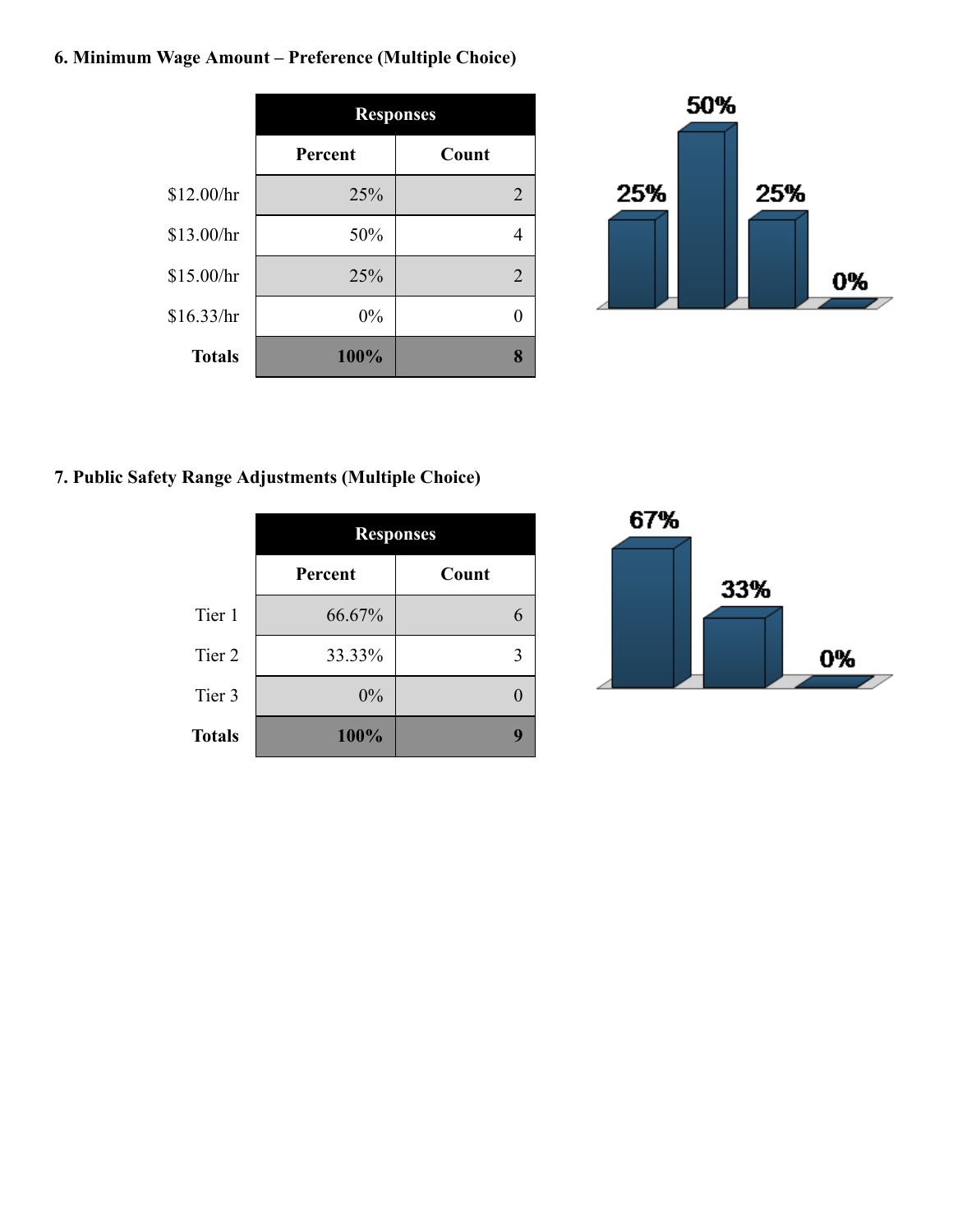### **8. Civilian Targeted Range Adjustments (Multiple Choice)**

|               | <b>Responses</b> |                             |
|---------------|------------------|-----------------------------|
|               | Percent          | Count                       |
| Tier 1        | 22.22%           | $\mathcal{D}_{\mathcal{L}}$ |
| Tier 2        | 77.78%           |                             |
| Tier 3        | 0%               |                             |
| <b>Totals</b> | 100%             |                             |



#### **9. Eliminate Fees for Online Payments (Multiple Choice)**

|               | <b>Responses</b> |       |
|---------------|------------------|-------|
|               | Percent          | Count |
| Tier 1        | 11.11%           |       |
| Tier 2        | 33.33%           |       |
| Tier 3        | 55.56%           |       |
| <b>Totals</b> | 100%             |       |



### **10. New Staffing Recommendation (Multiple Choice)**

|               | <b>Responses</b> |                             |
|---------------|------------------|-----------------------------|
|               | Percent          | Count                       |
| Tier 1        | 11.11%           |                             |
| Tier 2        | 66.67%           |                             |
| Tier 3        | 22.22%           | $\mathcal{D}_{\mathcal{L}}$ |
| <b>Totals</b> | 100%             |                             |

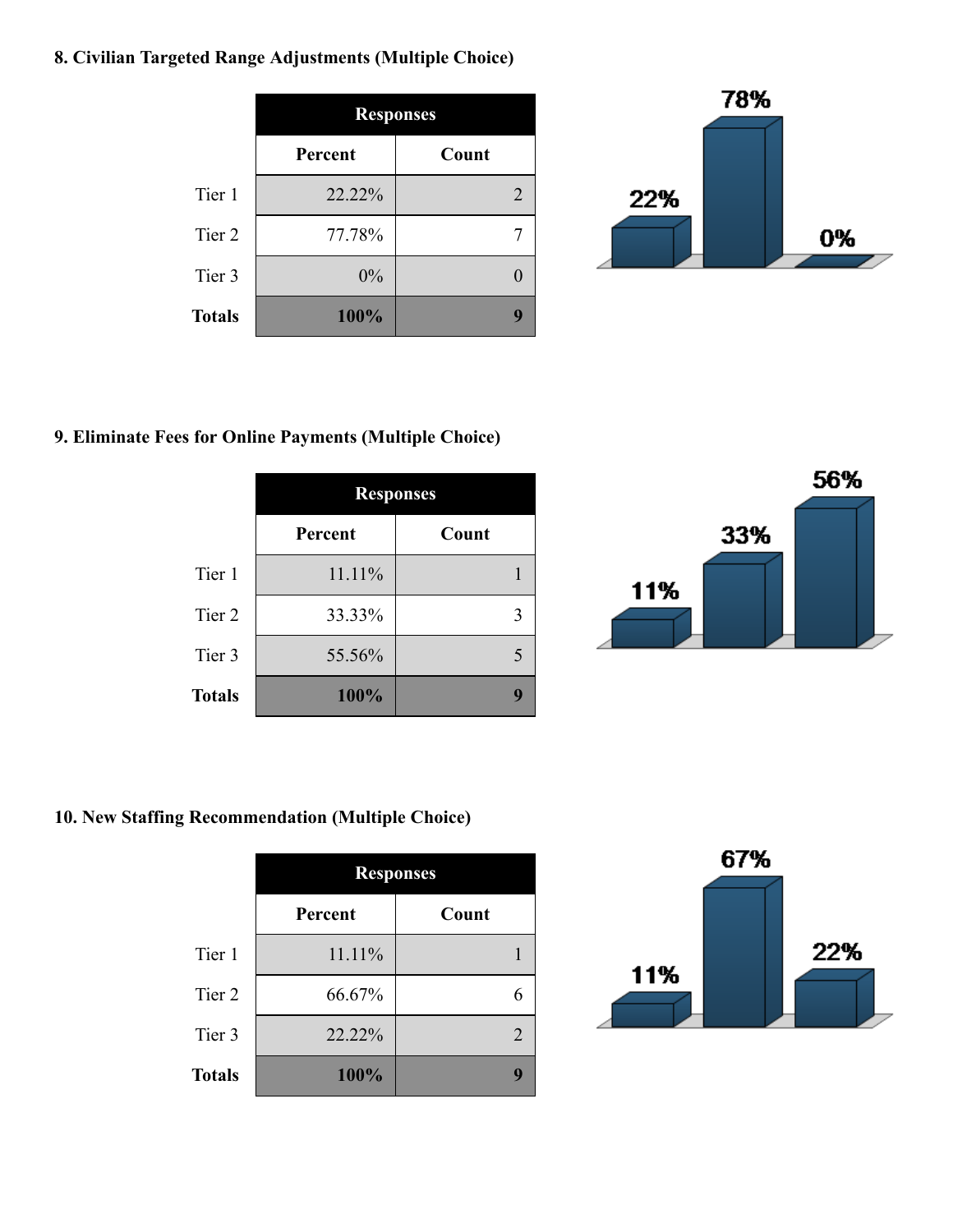### **11. Parks Maintenance (Multiple Choice)**

|               | <b>Responses</b> |       |
|---------------|------------------|-------|
|               | Percent          | Count |
| Tier 1        | 60%              |       |
| Tier 2        | 30%              | 3     |
| Tier 3        | 10%              |       |
| <b>Totals</b> | 100%             | 10    |



#### **12. Special Events (Multiple Choice)**

|               | <b>Responses</b> |       |
|---------------|------------------|-------|
|               | Percent          | Count |
| Tier 1        | 77.78%           |       |
| Tier 2        | 11.11%           |       |
| Tier 3        | 11.11%           |       |
| <b>Totals</b> | 100%             |       |



### **13. School Grounds Maintenance (Multiple Choice)**

|               | <b>Responses</b> |       |
|---------------|------------------|-------|
|               | Percent          | Count |
| Tier 1        | 60%              |       |
| Tier 2        | 30%              | 3     |
| Tier 3        | 10%              |       |
| <b>Totals</b> | 100%             | 10    |

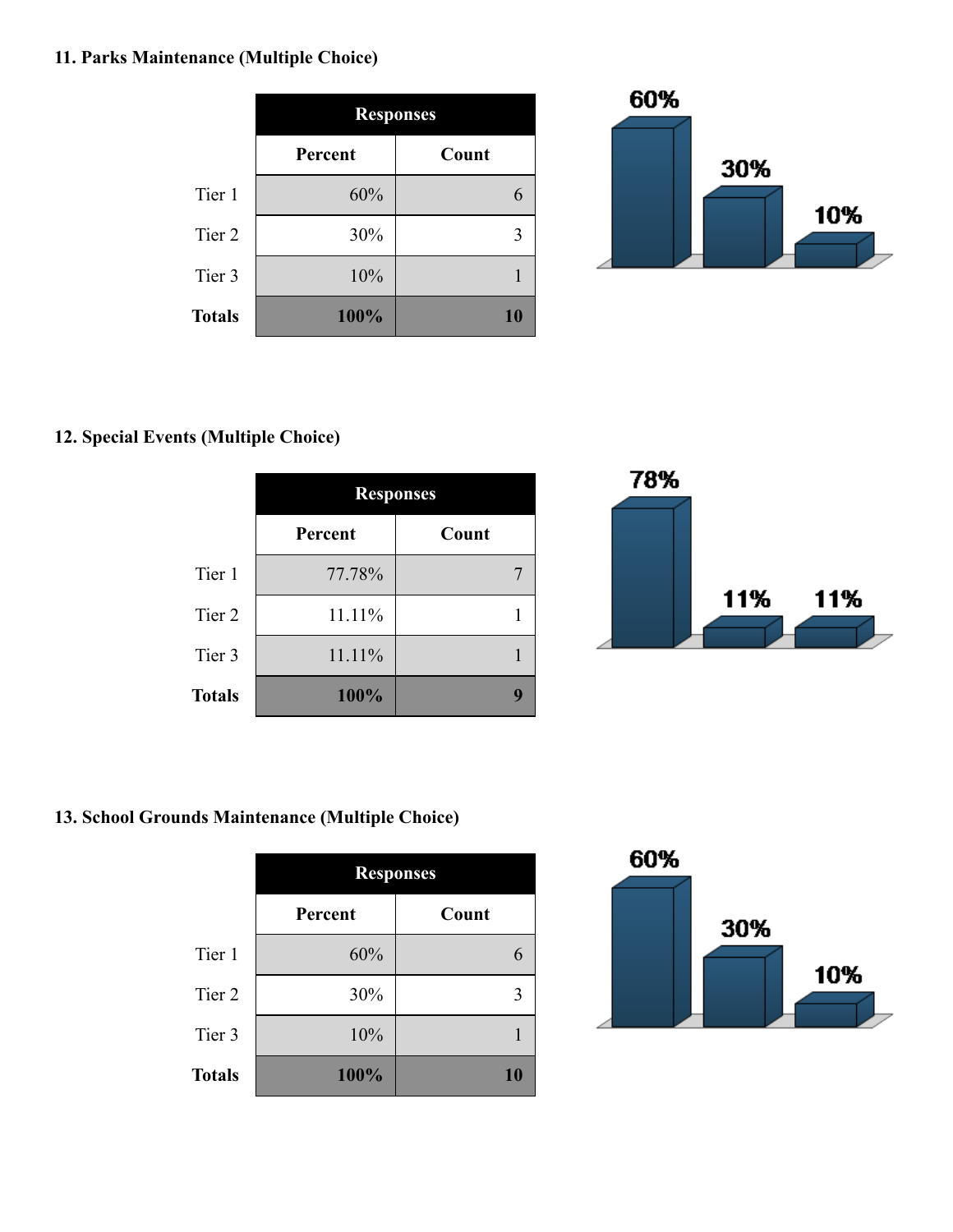### **14. Enhanced Right-of-Way Maintenance (Multiple Choice)**

|               | <b>Responses</b> |       |
|---------------|------------------|-------|
|               | Percent          | Count |
| Tier 1        | 66.67%           |       |
| Tier 2        | 33.33%           | 3     |
| Tier 3        | 0%               |       |
| <b>Totals</b> | 100%             |       |



#### **15. Youth Summer Employment Expansion (Multiple Choice)**

|               | <b>Responses</b> |       |
|---------------|------------------|-------|
|               | Percent          | Count |
| Tier 1        | 77.78%           |       |
| Tier 2        | 11.11%           |       |
| Tier 3        | 11.11%           |       |
| <b>Totals</b> | 100%             |       |



## **16. EMS Personnel (Multiple Choice)**

|               | <b>Responses</b> |       |
|---------------|------------------|-------|
|               | Percent          | Count |
| Tier 1        | 60%              | 3     |
| Tier 2        | 40%              | 2     |
| Tier 3        | 0%               |       |
| <b>Totals</b> | 100%             | 5     |

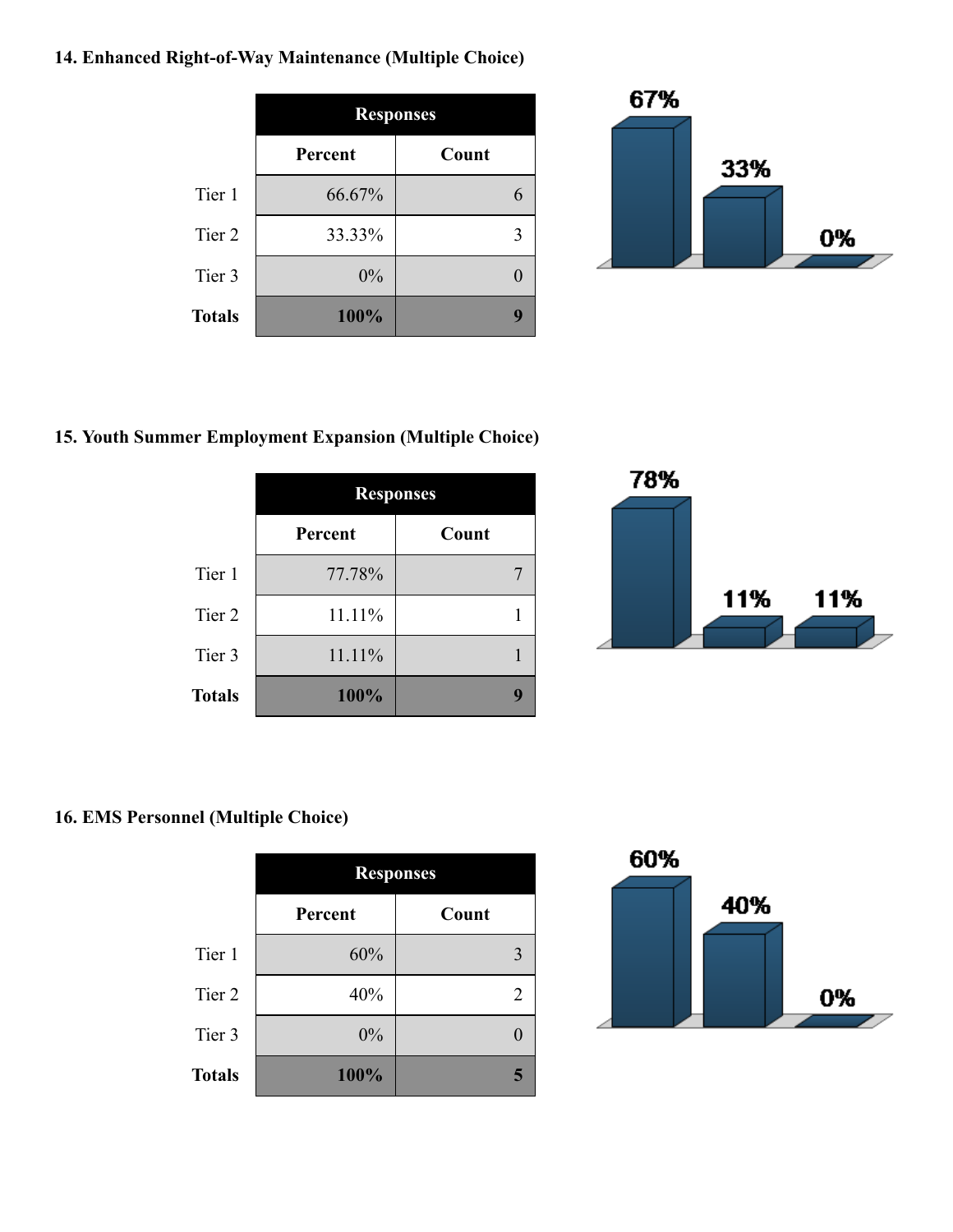### **17. EMS Personnel (Multiple Choice)**

|                   | <b>Responses</b> |       |
|-------------------|------------------|-------|
|                   | Percent          | Count |
| Tier 1            | 60%              |       |
| Tier <sub>2</sub> | 40%              |       |
| Tier 3            | 0%               |       |
| <b>Totals</b>     | 100%             | 10    |



#### **18. Enhanced Take Home Car Program (Multiple Choice)**

|               | <b>Responses</b> |       |
|---------------|------------------|-------|
|               | Percent          | Count |
| Tier 1        | 60%              |       |
| Tier 2        | 30%              |       |
| Tier 3        | 10%              |       |
| <b>Totals</b> | 100%             | 10    |



### **19. Enhanced Code Enforcement (Multiple Choice)**

|               | <b>Responses</b> |       |
|---------------|------------------|-------|
|               | Percent          | Count |
| Tier 1        | 55.56%           | 5     |
| Tier 2        | 11.11%           |       |
| Tier 3        | 33.33%           | 3     |
| <b>Totals</b> | 100%             | ψ     |

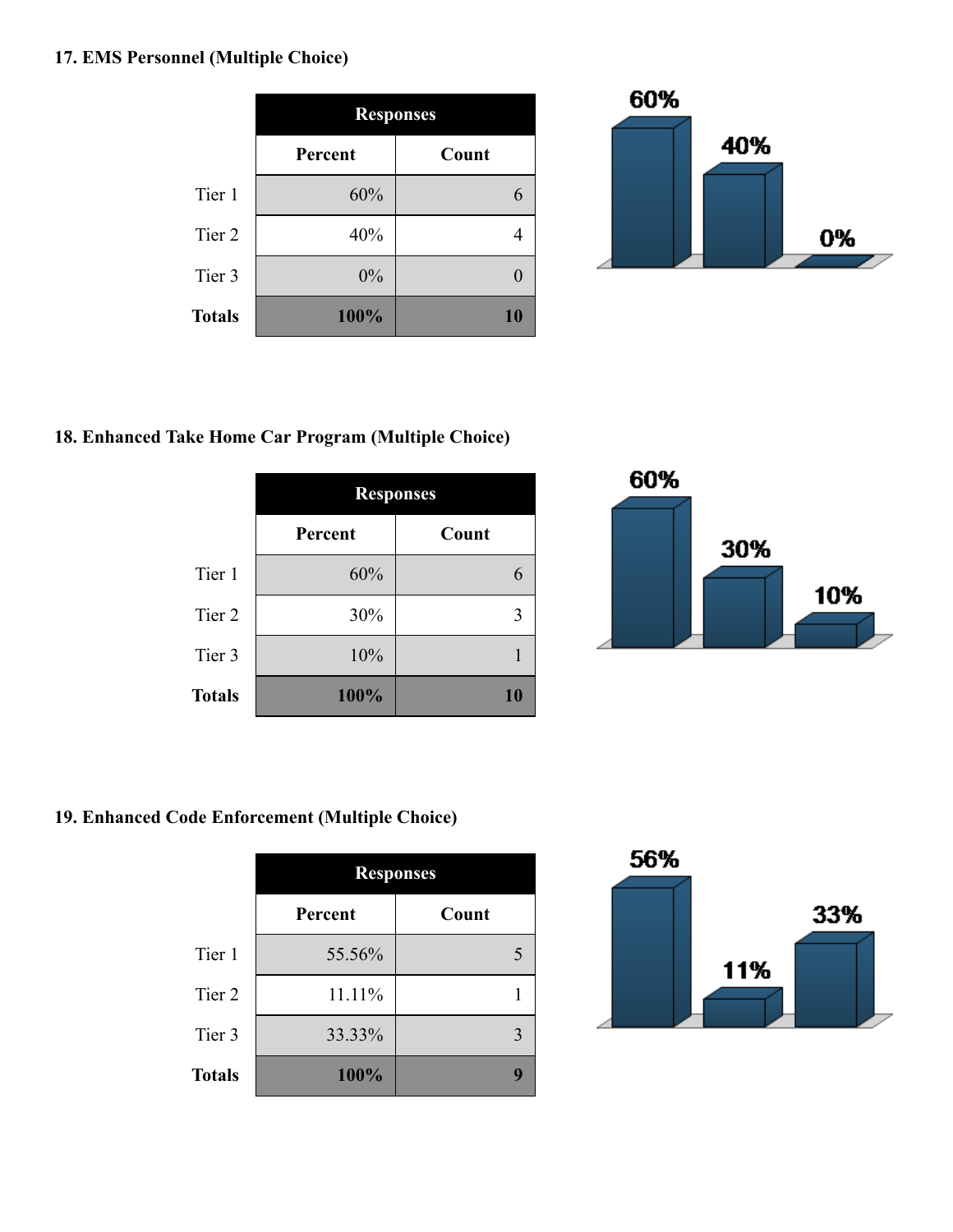### **20. Real Estate Tax Relief Options (Multiple Choice)**





#### **21. Real Estate Tax Relief Options (Multiple Choice)**

|                                                                                           | <b>Responses</b> |       |
|-------------------------------------------------------------------------------------------|------------------|-------|
|                                                                                           | Percent          | Count |
| \$1.19 equalized rate                                                                     | 40%              | 4     |
| Somewhat higher<br>rate to add<br>investments                                             | 30%              | 3     |
| I prefer a rate less<br>than \$1.19, even<br>though a lower rate<br>means cuts in service | 30%              | 3     |
| <b>Totals</b>                                                                             | 100%             |       |